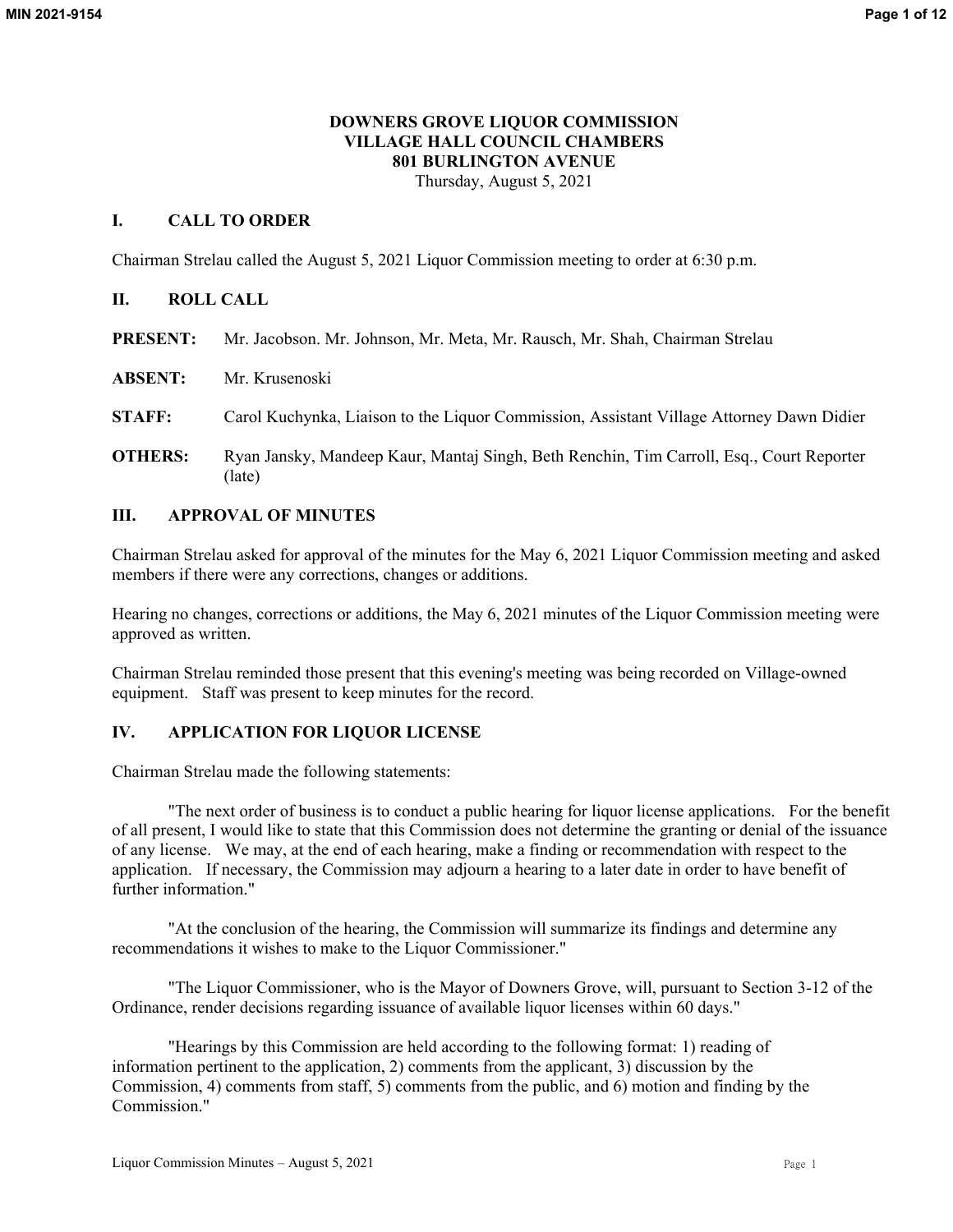# *Cellar Door – 5150 A Main Street*

Chairman Strelau stated that the first order of business was an application hearing for RJRJ, LLC d/b/a Cellar Door located at 5150 A Main Street. She stated that the applicant was seeking a Class "WB", beer and wine, on- and off-premise consumption liquor license and a Class "O" outdoor liquor license.

Chairman Strelau asked that any individual(s) representing the applicant step forward and be seated. She asked that any individual(s) giving testimony, state and spell their name for the record, indicate their affiliation with the establishment and be sworn in by staff.

Mr. Ryan Jansky was sworn in by Notary, Dawn Didier.

Chairman Strelau asked the applicant to present its case.

Mr. Jansky introduced himself as the general manager who has been employed at the Cellar Door for the past 7 1/2 years. He stated that current owner Sean Chaudry is looking to step back from his obligations and that he was looking to buy the business from him.

Mr. Jansky stated that it is a well-established business that has been in operation since 2005. He stated that they are a good wine/beer bar with a kitchen, nice patio and a retail sales component. He stated that he would like to continue in Downers Grove.

Mr. Jacobson stated that he reviewed the application materials and noted Mr. Jansky's experience working at Cellar Door. Mr. Jacobson stated it was a viable business and had no questions.

Mr. Rausch stated he reviewed the materials and was pleased that it will remain business as usual and had no questions.

Mr. Shah had no questions.

Mr. Johnson noted Mr. Jansky's years of experience. He stated the packet was extensive and thorough. He noted that his along with BASSET certifications from several employees were included. Mr. Johnson asked Mr. Jansky how often he meets with staff to go over alcohol service policies. Mr. Jansky replied that they have a small staff. He stated that the management team meets one a month and they hold quarterly all staff meetings where carding and liquor license rules are reviewed.

Mr. Johnson asked Mr. Jansky how often the patio is fully occupied. Mr. Jansky replied in good weather they are filled every night and is half full during lunch. Mr. Johnson asked how the outdoor dining area is monitored. Mr. Jansky replied that there are floor to ceiling windows in the front of the shop which he can see the entirety of from the register area. He stated that staff is coming in and out constantly.

Mr. Johnson asked if there is a dedicated server outdoors. Mr. Jansky replied yes. He stated that they have both a dedicated indoor and outdoor server.

Mr. Meta asked for clarification if there was a change being requested to the type of license. Mr. Johnson replied that it was only a request for a change in the legal entity.

Chairman Strelau was pleased that he is willing to continue on with the business.

Chairman Strelau asked Mr. Jansky what principal change he would need to make to improve upon the business. Mr. Jansky replied not a lot. He stated that even through 2020 when they could not have dine in, the retail component grew exponentially and continues to be strong. He stated that the kitchen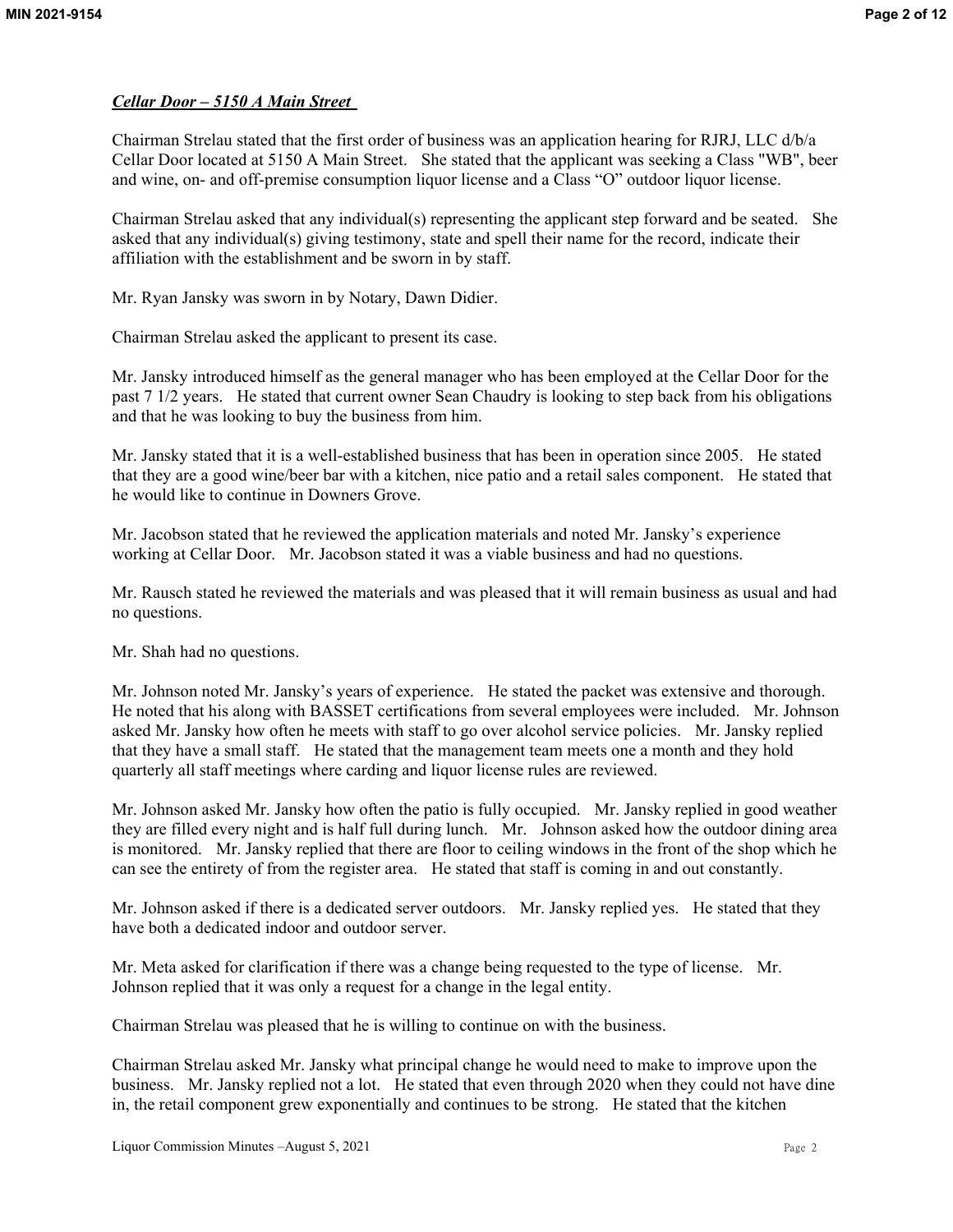continues to put out good food and the establishment has a fun and casual atmosphere which he would like to continue.

Chairman Strelau asked how often Sean has meetings with servers. Mr. Jansky replied that Sean was present at all of the management team meetings and quarterly staff meetings.

Chairman Strelau stated that it matters what the management staff thinks and does and that employees take their key how to behave and run the shop properly. She stated that she may talk to them more than once a month. Mr. Jansky also noted that he has a daily reminder check list. He stated that he will speak with employees on a more regular basis.

Chairman Strelau asked staff for recommendations or comments pertinent to this application. Ms. Kuchynka replied that issuance of the license is contingent upon receipt of the updated Certificate of Occupancy, dram shop insurance, pro-rated annual fee and satisfactory background checks.

Chairman Strelau asked for comments from the public. There were none.

Hearing the testimony given in this case, Chairman Strelau asked for a recommendation from the Commission concerning its finding of "qualified" or "not qualified" with respect to the applicant with regard to their Class "WB" liquor license application.

# **MR. JACOBSON MOVED TO FIND RJRJ, LLC D/B/A CELLAR DOOR LOCATED AT 5150 A MAIN STREET QUALIFIED FOR A CLASS "WB", BEER AND WINE, ON AND OFF-PREMISE CONSUMPTION LIQUOR LICENSE. MR. RAUSCH SECONDED.**

#### **VOTE:**

| Ave:     | Mr. Jacobson, Mr. Rausch, Mr. Johnson, Mr. Meta, Mr. Shah, Chairman Strelau |
|----------|-----------------------------------------------------------------------------|
| Nav:     | <b>None</b>                                                                 |
| Abstain: | None                                                                        |

# **MOTION CARRIED: 6:0:0**

Hearing the testimony given in this case, Chairman Strelau asked for a recommendation from the Commission concerning its finding of "qualified" or "not qualified" with respect to the applicant with regard to their Class "O" liquor license application.

# **MR. JACOBSON MOVED TO FIND RJRJ, LLC D/B/A CELLAR DOOR LOCATED AT 5150 A MAIN STREET QUALIFIED FOR A CLASS "O", OUTDOOR LIQUOR LICENSE. MR. JOHNSON SECONDED.**

# **VOTE:**

**Aye:** Mr. Jacobson, Mr. Johnson, Mr. Meta, Mr. Rausch, Mr. Shah, Chairman Strelau

**Nay:** None

**Abstain**: None

# **MOTION CARRIED: 6:0:0**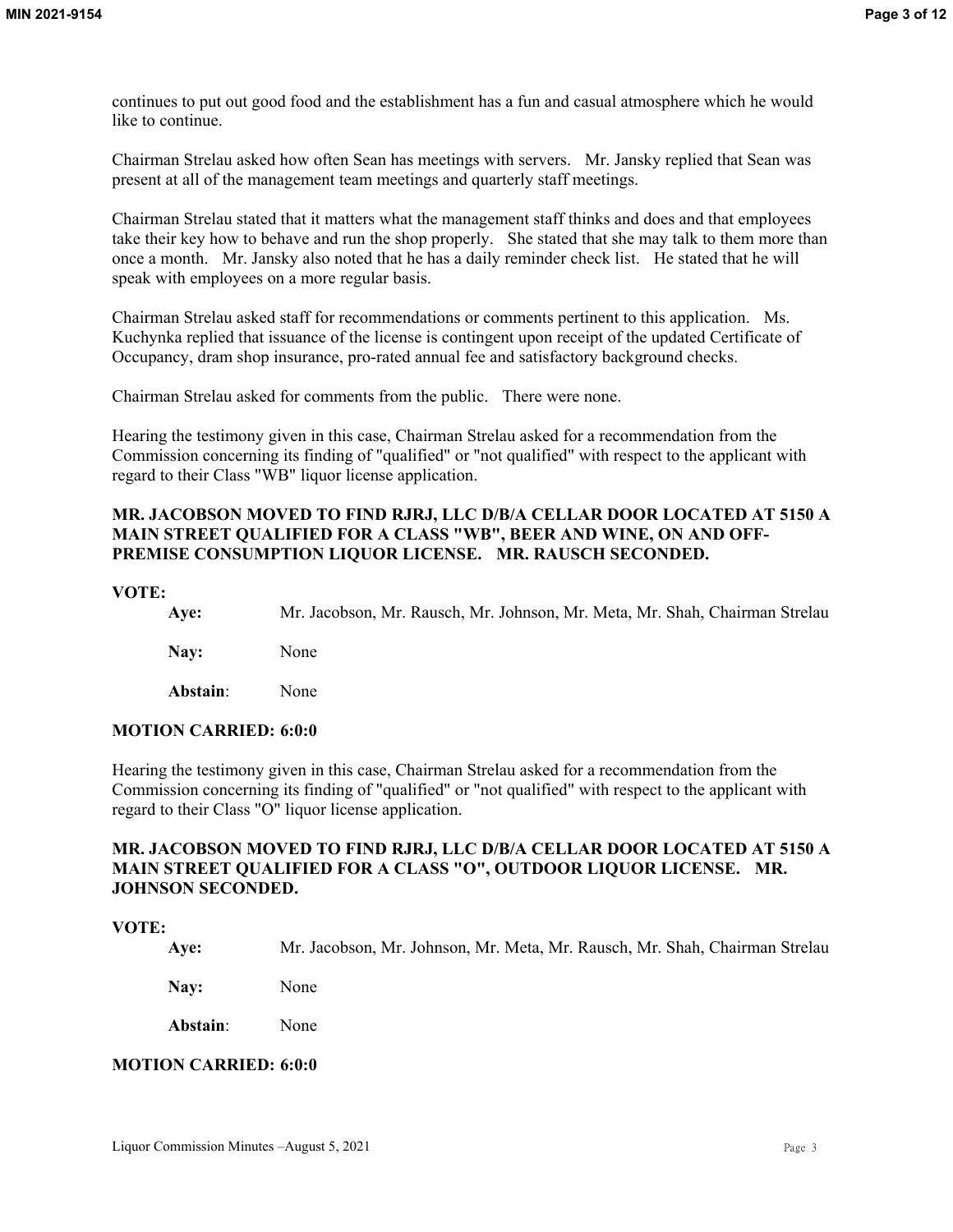# *Cheap Cheap Liquor – 2263 Maple Avenue*

Chairman Strelau stated that the next order of business was an application hearing for Cheap Cheap Liquor, Inc. d/b/a Cheap Cheap Liquor located at 2263 Maple Avenue. She stated that the applicant was seeking a Class "P-1", full alcohol, off-premise consumption liquor license.

Chairman Strelau asked that any individual(s) representing the applicant step forward and be seated. She asked that any individual(s) giving testimony, state and spell their name for the record, indicate their affiliation with the establishment and be sworn in by the court reporter.

Mr. Mantaj Singh and Ms. Mandeep Kaur were sworn in by the court reporter.

Chairman Strelau asked the applicant to present its case.

Mr. Singh stated that they are seeking to obtain a liquor license for their second location. He stated that have held a liquor license in Plainfield for the past 13 years.

Mr. Singh stated that they treat their customers well and buy in bulk to keep their margins low and sell liquor as cheap as possible to their customers.

Chairman Strelau asked for questions from the Commission.

Mr. Meta asked Mr. Singh to elaborate on their current location. Mr. Singh stated that they have been in operation for 13 years. He stated it is a retail building and they have expanded it as they originally had a space problem because they buy in bulk. He stated that they were seeking a second location to expand.

Mr. Meta asked Mr. Singh with the expansion how he plans on staffing the new location. Mr. Singh replied that his mother will be at the Downers Grove location and his dad and two other employees at the Plainfield location. He stated that they intend to hire two more employees here.

Mr. Meta asked about the Joliet location. Mr. Singh stated that the license is issued by Joliet, but their corporation is out of Plainfield.

Mr. Meta asked if they had any underage sales. Mr. Singh replied that an employee was terminated for selling tobacco to a minor twice.

Mr. Johnson had no questions.

Mr. Jacobson asked when an employee sells to an underage customer, what is their policy on reprimanding. Mr. Singh replied that they are required to go to court. He stated that they will continue to supervise them. He stated that they have daily reminders about checking identification.

Mr. Jacobson asked what happens if a second violation occurs. Mr. Singh replied termination would result after a second violation.

Mr. Rausch had no questions.

Mr. Shah had no questions.

Chairman Strelau thanked them for choosing Downers Grove for their second location.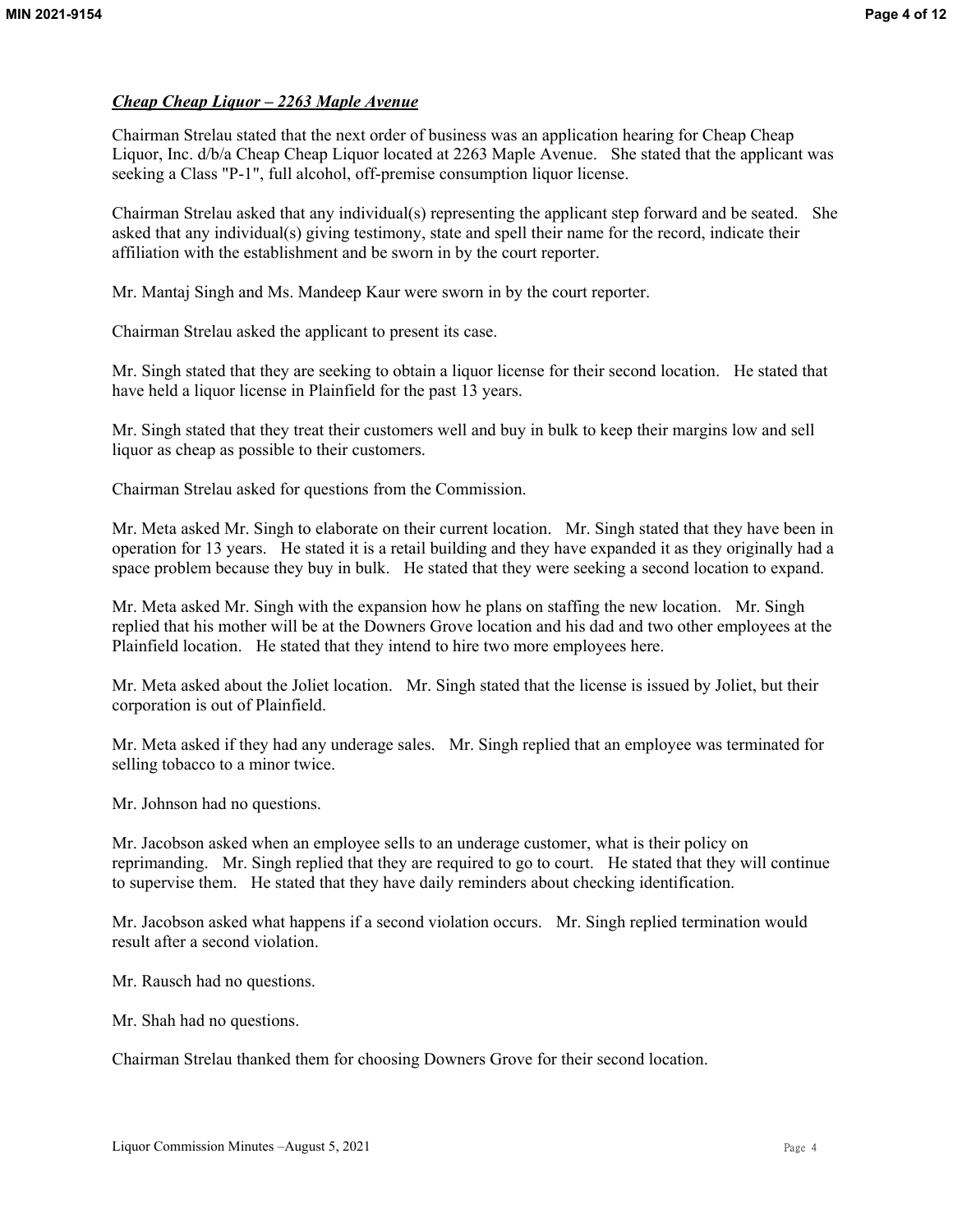Chairman Strelau asked Mr. Singh if staff explained the liquor control buy program where underage agents attempt to purchase liquor. Mr. Singh replied yes. She asked if Plainfield conducts tests as well. Mr. Singh replied yes. Chairman Strelau asked how they did on the test. Mr. Singh replied they passed all but the two incidents.

Chairman Strelau stated that they have held a license for 13 years and their job is to sell liquor to only people over the age of 21. She stated that she has concern when an employee fails a liquor test and often wonders if it was just the one night when the special agent came in that they sold to a minor. She stated that they should speak to employees more frequently that they have one job to do and sell to those only over 21.

Chairman Strelau asked staff for recommendations or comments pertinent to this application. Ms. Kuchynka replied that issuance of the license is contingent upon receipt of the Certificate of Occupancy, dram shop insurance, pro-rated annual fee, satisfactory background checks and employee certifications.

Hearing the testimony given in this case, Chairman Strelau asked for a recommendation from the Commission concerning its finding of "qualified" or "not qualified" with respect to the applicant with regard to their Class "P-1" liquor license application.

# **MR. JACOBSON MOVED TO FIND CHEAP CHEAP LIQUOR, INC. D/B/A CHEAP CHEAP LIQUOR LOCATED AT 2263 MAPLE AVENUE QUALIFIED FOR A CLASS "P-1", FULL ALCOHOL, OFF-PREMISE CONSUMPTION LIQUOR LICENSE. MR. JOHNSON SECONDED.**

# **VOTE:**

**Aye:** Mr. Jacobson, Mr. Johnson, Mr. Meta, Mr. Rausch, Mr. Shah, Chairman Strelau

**Nay:** None

**Abstain**: None

# **MOTION CARRIED: 6:0:0**

# **V. NEW BUSINESS**

Chairman Strelau asked if there was any discussion, update from staff or comments from the Commission regarding any new business.

Ms. Kuchynka stated that a draft ordinance for the creation of a salon liquor license classification was prepared based upon a request from a new local business. She stated that Beth Renchin and Tim Carroll, Esq. were present to discuss their request.

Ms. Kuchynka asked Ms. Renchin to introduce herself and elaborate on her request. Ms. Renchin replied that she recently opened Rybells Blow Dry Bar located at 5221 Main Street. She stated that they do not cut or color hair. She stated that they offer "blow out services" where customers get their hair washed and styled during a typical appointment in 45 minutes. She stated that she wanted to offer a complimentary glass of wine or champagne while customers receive their service.

Ms. Kuchynka stated that based upon this request, the Mayor asked staff to draft an ordinance creating a salon license class. She stated that she contacted surrounding communities, which information was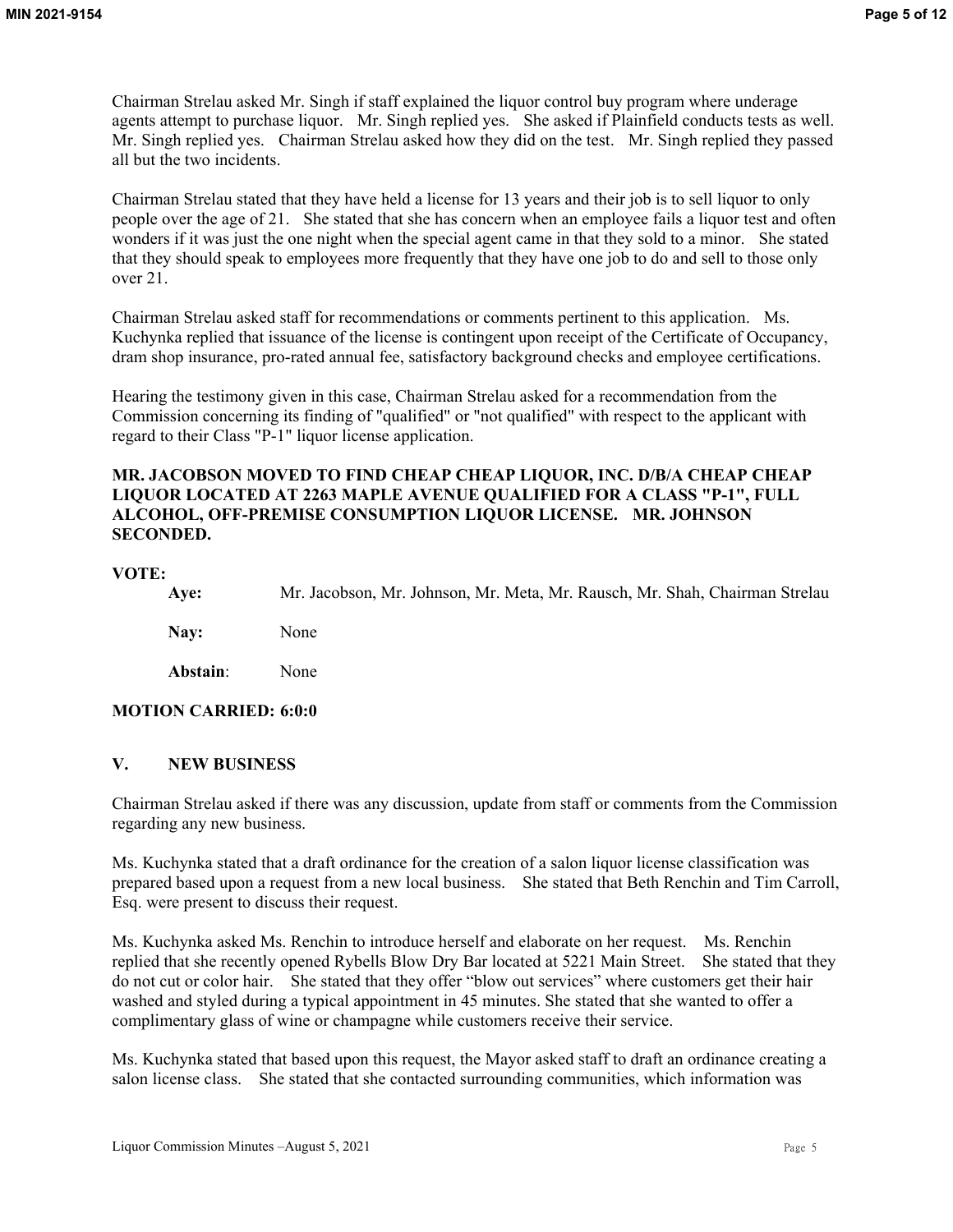contained in the monthly packet. She added that each community was asked if they have a specific license, ounce limits, limited to beer/wine or full alcohol and any other specific limitations.

Ms. Kuchynka stated that staff tailored the ordinance to meet Downers Grove standards and to be consistent with existing codes while incorporating guidelines. She stated that the salon definition was crafted to match what is written in the Zoning Ordinance.

Ms. Kuchynka stated that the number of licenses available will need to be determined. She stated that only restaurant and hotel licenses are unlimited. She stated that normally when license classes are created, limits are put on them.

Ms. Kuchynka stated that staff is the first step of the license creation process. She explained to Ms. Renchin and her attorney that there is no guarantee on the adoption of this ordinance. She stated that a recommendation by the Commission to forward this to the Village Council for consideration would be required. She added that if it is adopted, there is also no guarantee that they would be found qualified for a license and noted that a separate application hearing would be required.

Ms. Kuchynka asked for the Commission's comments, concerns and remarks about the draft ordinance.

Mr. Johnson asked if there were any other license classifications that allow the complimentary service of alcohol. Ms. Kuchynka replied no. Ms. Didier noted that by law a licensee would be required to include liquor as part of a service. She stated that licensees cannot advertise alcohol "free" or "complimentary". Ms. Kuchynka noted that State law prohibits the giving away of alcoholic liquor but noted it may be allowed/advertised so long as it is worded properly and included in the cost of a service.

Ms. Kuchynka stated that the draft ordinance is worded so that a licensee would have the option to either choose to sell the drink or offer the drink as part of a service.

Mr. Jacobson asked if the sign making place had a license. Ms. Kuchynka replied yes, Board and Brush has a license.

Mr. Jacobson stated that there is a difference from selling liquor and making a profit and service being a part of a salon package deal.

Attorney Carroll stated that the offer would be one drink, per patron, per service.

Mr. Jacobson stated that he thought the survey was interesting with the different requirements.

Chairman Strelau asked of the communities on the list, did any of them have the blow out salon or a regular salon that does cut and color. Ms. Rybell stated that Temperance (Hinsdale) holds a license for a blow dry bar.

Mr. Jacobson noted that Elmhurst was the most costly of the licenses. Ms. Kuchynka stated that she has not completed a cost center analysis as of yet as she wanted to be sure this request would get forwarded to the Council for consideration before she spent staff time determining a license fee. She stated that license fees are set by Administrative Regulation approved by the Village Manager.

Chairman Strelau asked Ms. Renchin the size of her salon. Ms. Renchin replied that she has six stations.

Chairman Strelau asked if customers were in no longer than an hour. Ms. Renchin replied yes.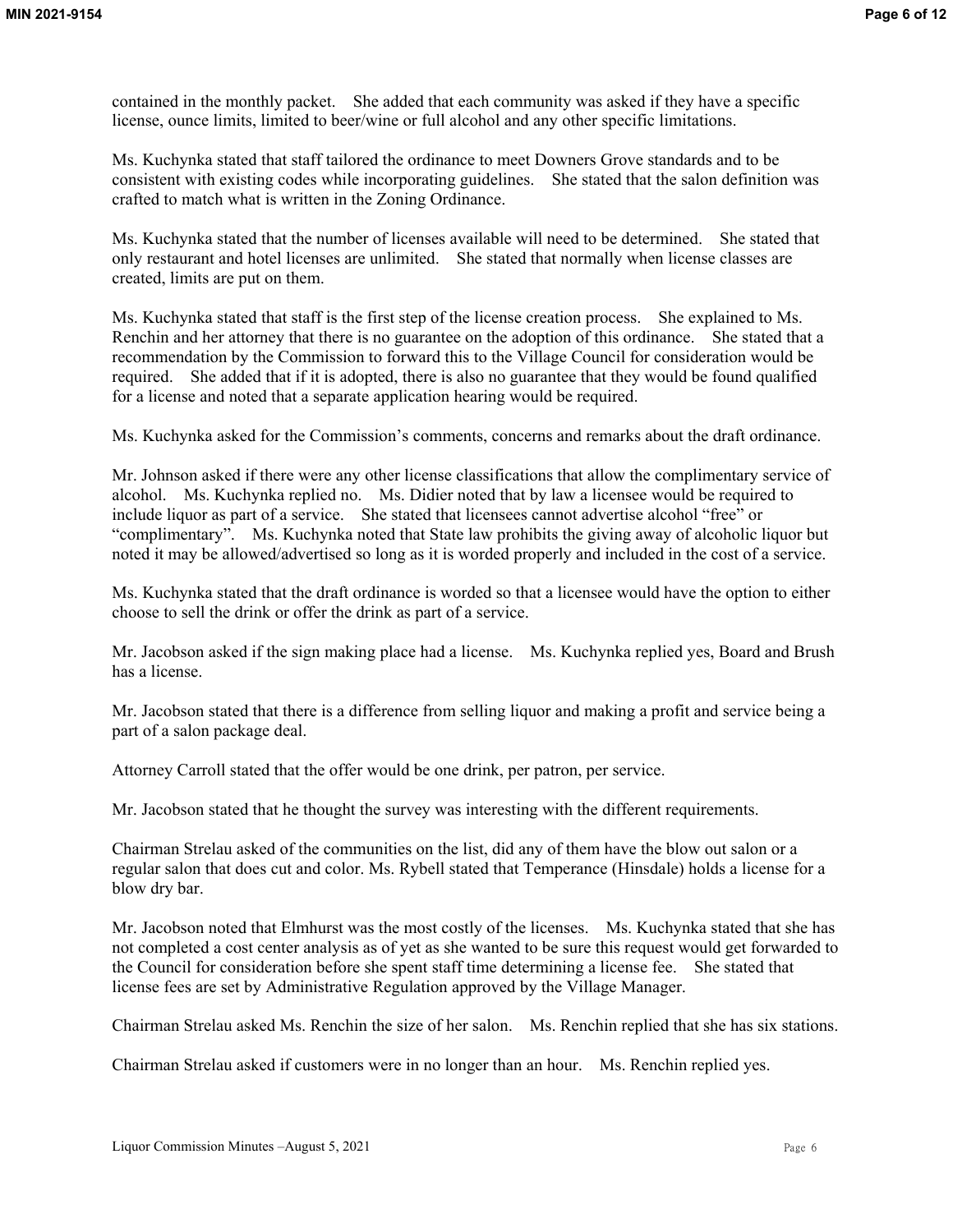Chairman Strelau asked if the Commission was considering a license class for salons in general. Ms. Kuchynka replied yes. She stated that during the application hearing, the business model would be discussed by the applicant and they would testify about their day to day operation. Ms. Kuchynka stated that the ordinance was left general so that the business could decide whether to charge or include drinks as part of a package.

Ms. Didier stated that salons offering massages would not qualify. Ms. Kuchynka stated that massage establishments are prohibited from holding a liquor license in another chapter of the Municipal Code. She noted that any salon that would offer massages would be excluded from obtaining this license.

Chairman Strelau stated that a salon patron could have services that last 2-3 hours for a cut, perm, coloring process, blowout, etc. She stated while Rybell will not have customers in more than an hour, the Commission does have to consider that other salons may have customers who are in for an extended amount of time.

Chairman Strelau stated that Mr. Jacobson made a good point about charging for liquor and that it could change the dynamic as to whether liquor is for profit or a nice treat. She asked the Commission for their comments.

Mr. Meta commented that this could open the door for barbershops in town. Ms. Kuchynka stated that barbershops are included in the definition of salon.

Ms. Kuchynka noted that this ordinance was limited to beer and wine, no hard liquor or shots would be allowed.

Mr. Jacobson reviewed the alcohol by volume chart – men vs. women. He stated that if a woman under 120 pounds has two drinks in an hour they would be over the legal limit. He stated that one drink an hour for females would bring them below the DUI level. He felt that in lieu of allowing a certain number of drinks they might also want to limit the number of drinks offered per hour.

Ms. Kuchynka stated that Wheaton has the best example limiting the total drinks to three per customer, per day, but also limits drinks to one per hour. Chairman Strelau stated that they also stipulated the drink size. Ms. Kuchynka noted that the ounce limits of beer and wine differ. She stated the ordinance could read 1,12-ounce beer or 1, 6-ounce wine, per hour, no more than , should the Commission wish to recommend specifics.

Mr. Meta stated that he did not think that alcohol should be a profit center, but included in the cost of services. He stated that with the Elmhurst license, anyone can drink. Ms. Didier stated that the Downers Grove ordinance would require a service to be done in order to get a drink, so guests of customers who sit and wait cannot get a drink.

Chairman Strelau asked if controlled buys have been considered. Ms. Kuchynka replied yes. She stated that when she calculates the cost center analysis, the cost of the service would need to be incorporated into the license fee. She stated that licensees pay for their controlled buy. She noted that the Park District, for example, pays for two controlled buys, one at the club house and one on the greens.

Ms. Didier asked about the number of licenses. Mr. Meta stated that can be looked at, at any time. Ms. Kuchynka noted if we reach the limit of any classification and someone requests the number be increased, she has, in the past, requested that the Council amend the ordinance to amend the number of licenses.

Ms. Kuchynka stated that they typically limit the specialty license as shown in the draft ordinance. Chairman Strelau noted that some licenses are for very specific entities. Ms. Kuchynka stated that she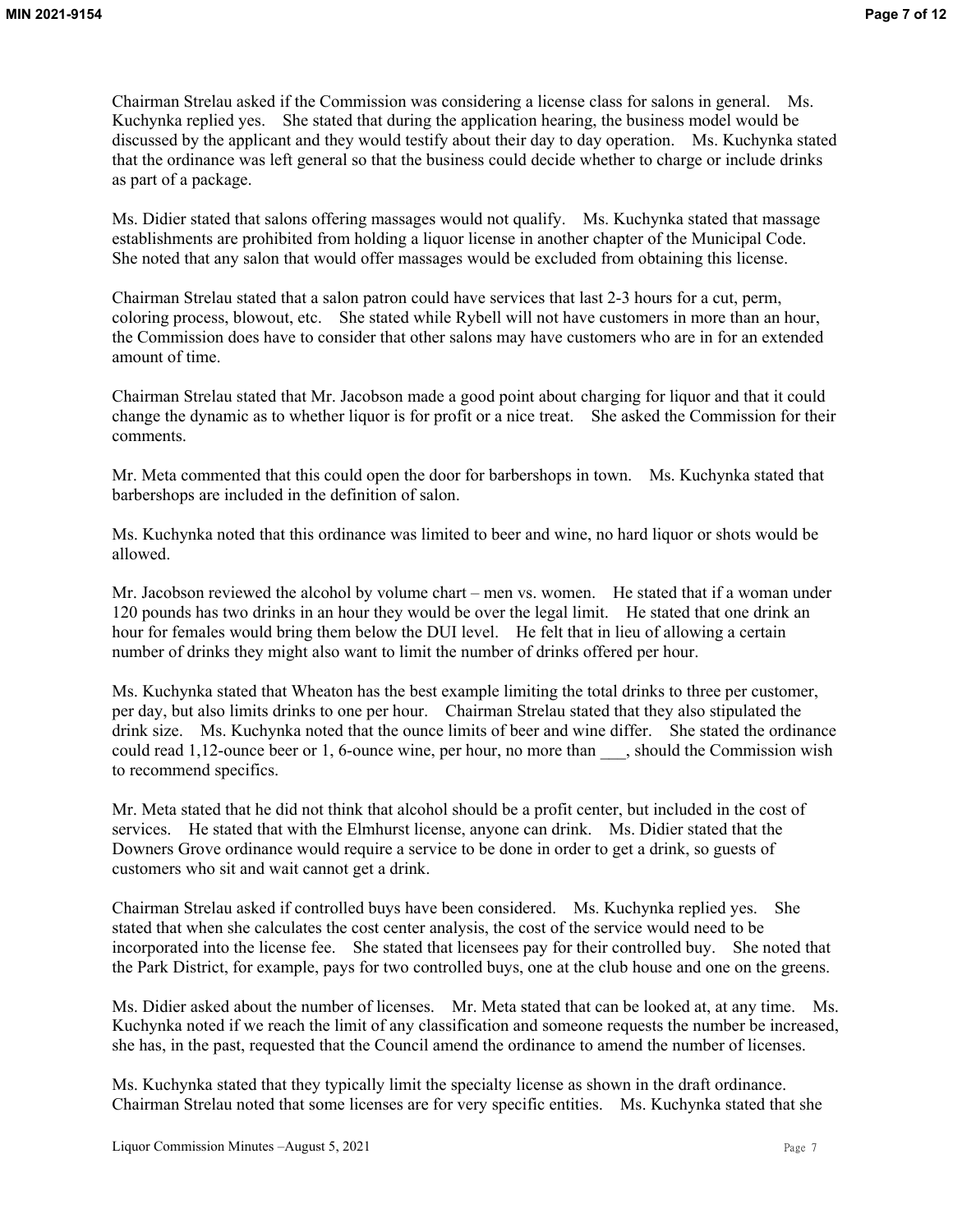has had a number of requests for salon licenses over the years, however, nobody wanted to proceed with paying the one time license creation fee and having the license creation process started. Ms. Kuchynka stated that Ms. Renchin paid the license creation administrative fee which covers staff time, attorney review, presentation to the Council and public hearing costs.

Mr. Meta asked staff what demand may be for a salon license. Ms. Kuchynka replied it would depend on whether or not they have the option to charge and the costs of the license, she would guess five to ten. She noted that some may or may not qualify with the guidelines or care to meet limits set forth. She stated that Rocco & Rocco may not qualify as she thinks they offer massages. She stated that anyone offering massages will be eliminated.

Mr. Jacobson stated that holding a license is costly. Ms. Kuchynka replied yes. She stated that she included other community's fees in the survey. Mr. Jacobson noted the other costs involved such as dram shop insurance.

Ms. Kuchynka asked Ms. Renchin if all employees in the salon will be over 21. Ms. Renchin replied yes. Ms. Kuchynka noted that servers will need to be over 21.

Ms. Didier asked Ms. Renchin if she was open and how business was doing. Ms. Renchin replied that she opened two weeks ago. She stated the weekends have been busy, but slow during the week. She was hopeful that things will pick up in the next month. Chairman Strelau noted that there were a lot of opportunities such as homecoming, weddings, etc. that will be coming up.

Ms. Kuchynka asked Ms. Renchin to give the Commission a price point of her services. Ms. Renchin replied that their Signature Blow out is \$40, with a braid its \$48, an up do is \$65 and hair treatments are \$20.

Mr. Meta asked Ms. Renchin if she was a franchisee. Ms. Renchin replied no. Attorney Carroll stated that 10 Friends is a franchisee, Dry Bar is not. Ms. Kuchynka asked if either charges. Ms. Renchin replied Dry Bar charges each drink but was unsure about 10 Friends.

Chairman Strelau asked if the Commission should determine if an individual is charged at the end of a treatment differently for having three drinks than another patron who has a similar treatment that does not get charged. She stated that Rybells is different than a regular salon. She added that the haircut, dye job, etc. can all vary in price and would not know if someone was paying more or less for liquor. She wondered if checking that licensees were properly charging was enforceable.

Ms. Renchin stated that Level 1 Stylists cost less than Level 2 Stylists, and noted that they all have different prices, although each does the same service.

Mr. Meta stated that is why he would rather have the cost of the liquor included in a package deal and not charged separately in order to motivate a licensee to not give away more drinks. He stated that it would be a cost of doing business and can adjust prices accordingly.

Mr. Johnson stated that Ms. Renchin by doing so, is not charging by choice, and including them with a service.

Mr. Meta stated that he has been in barber shops where there has been a keg and guys just tap right into it. He stated that he would not want liquor to serve as a profit center or for people to just hang out and drink cheap beers and get a haircut.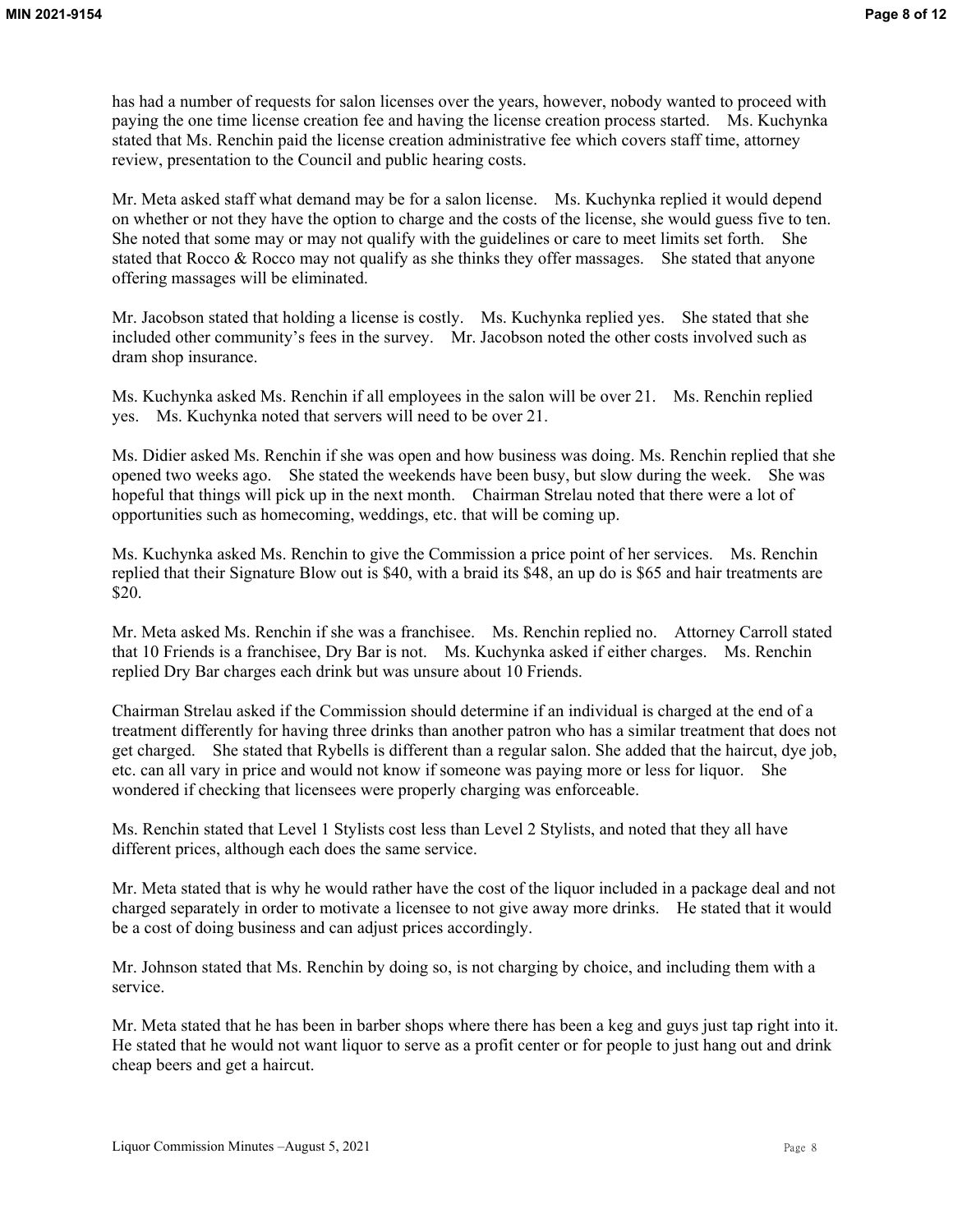Ms. Kuchynka stated that the salon class would be one of the very few licenses that allow beer and wine without food service. She stated that food service has been a component in licensing forever. Ms. Kuchynka stated that Glenview had a food service requirement. She noted that, in a hair cutting environment, may not be very appealing.

Mr. Johnson asked staff if they wanted direction on the potential number of licenses. Ms. Didier replied yes. Ms. Kuchynka replied it may be helpful but noted that determining a limit would be at the discretion of the Village Council.

Ms. Kuchynka asked the Commission if they would rather licensees have the option to charge or not as it seems to be a sticking point. Mr. Jacobson replied that there are pros and cons to each side. He added if they charged, people may be less likely to drink. She stated that the ordinance can be written that either or is fine, however, at application they would have to explain the business model and explain how they planned to offer the alcohol either included in the price of a service or a drink menu with pricing.

Ms. Didier stated that regardless of charging or not, limiting it to one an hour while getting a service, that in and of itself would limit.

Mr. Jacobson asked Ms. Renchin if one drink per hour would work for her business model. Ms. Renchin replied yes. She stated that ten of the minutes a customer's head is in a shampoo bowl and noted that one drink was what they were seeking. She stated that the salon is 900 square feet and others will not be hanging out there.

Ms. Kuchynka asked that although they are offering a drink and a customer is not a drinker, would they offer any other options a customer would have. Ms. Renchin replied that they currently offer water and coffee. Ms. Kuchynka wanted to be sure that people were not pressured into taking a drink if they did not want one.

Mr. Jacobson stated perhaps they can offer two packages, one that has a drink, the other not and change the price point. Ms. Renchin stated that was a thought as well by offering different packages.

Mr. Jacobson recommended that the Village limit the licenses to four. Ms. Kuchynka noted that depending on demand, the Village Council can amend the ordinance to increase the amount of licenses to accommodate those on a waiting list. Mr. Rauch recommended five. Chairman Strelau stated five.

Ms. Kuchynka noted that the license can be costly if establishments give away liquor. She stated that an applicant will need to pay an application fee, annual fee (TBD), dram shop insurance and a State license. She stated that it is not cheap to offer it but it may keep a lot of salons from obtaining a license. Ms. Kuchynka noted that Rybells may not get a lot of response for it as well and may see that the cost overruns the benefit.

Chairman Strelau asked whether it's complimentary or pay per drink. Ms. Kuchynka replied that the ordinance is written to allow either.

Ms. Kuchynka stated that licensees cannot offer or state "free" or "complimentary" in any advertisement pursuant to State law. She stated that it may be "included" with salon services.

Chairman Strelau felt that the Commission should pick one way or the other and not leave it either. Mr. Johnson asked Chairman Strelau for her reasoning. Chairman Strelau asked what would happen if a licensee came before the Commission and the drink was to be part of a package, and then decided to change their business model. She understood that licensees need to notify Carol and get permission for changes. Chairman Strelau noted that a licensee may decide that the package was not making the money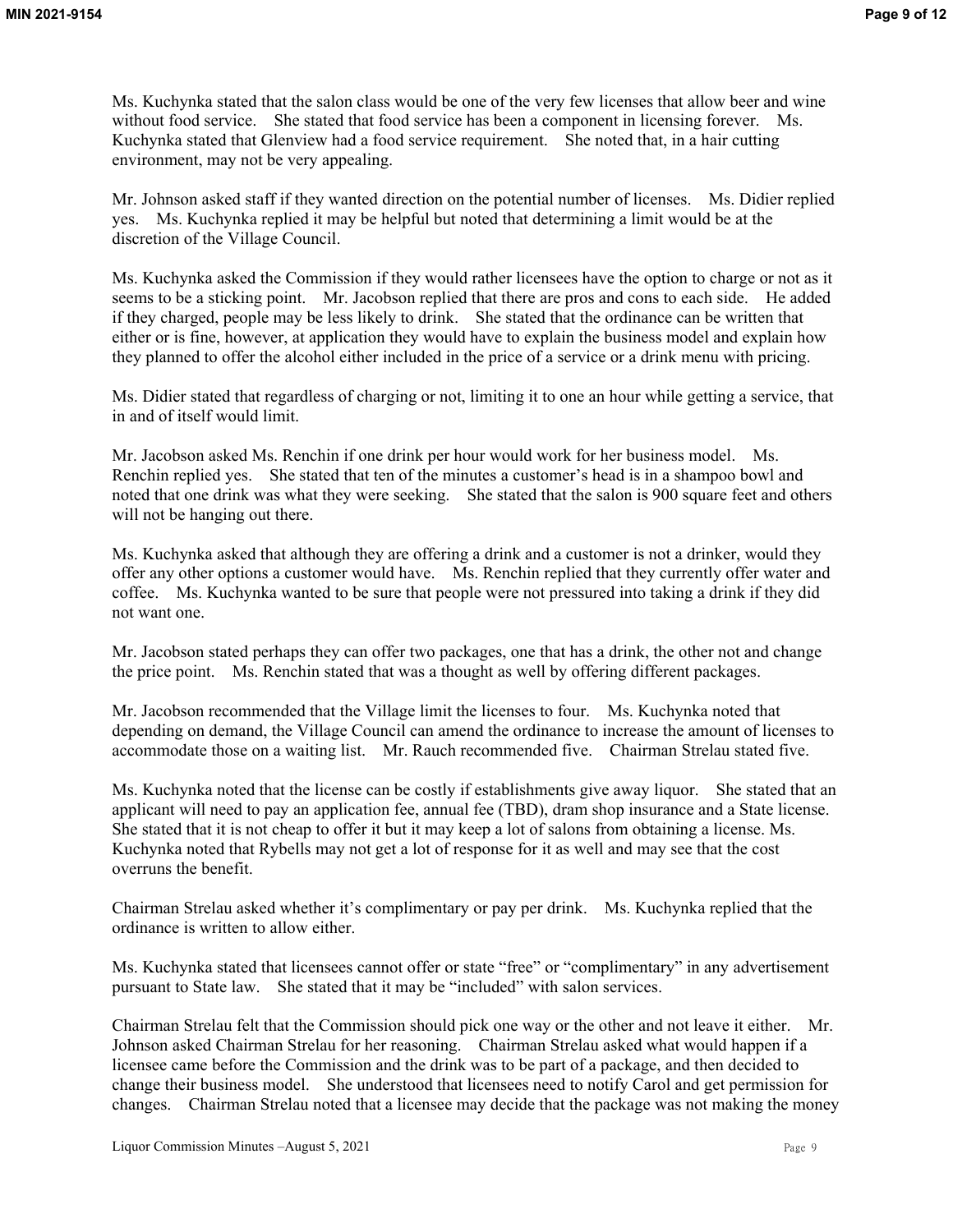they hoped and start charging. She wondered how staff would notice this change. Ms. Didier stated that it did not matter, so long as they were charging.

Chairman Strelau stated that ordinances are normally written with a specific intent. Ms. Kuchynka stated that this would be the only license type that has the option to "include" liquor as part of a package rather than a by-the-drink cost.

Mr. Jacobson stated that they will always be charging somewhat but may lose money by including it in a package. He changed his opinion in that by charging and not charging, there are people that do not want a drink, nor pay for it.

Mr. Rausch stated that it's a part of marketing and stated that if they have two packages they are pricing a drink into Package A and for those that do not want a drink if they choose Package B.

Chairman Strelau stated the Blow Dry Bar is a bit different from the rest of the salons where customers can go in for a cut, color and style. She wondered if packages for each one of those include a drink or not. She felt it may be simpler that a customer can have one drink an hour at 12 oz. beer, 4 oz. wine and the Commission should consider the wide realm of who is going to be using the license.

Mr. Rauch stated that there is no argument on the limitation of the quantity, but how do they want to go about pricing. He stated should it be included in a package or a-la-carte. He believes that there is some payment either way.

Ms. Didier understood Chairman Strelau's concern of a licensee offering a packing and then deciding to charge. She wondered if the Village cares if they do or not.

Chairman Strelau asked staff what they need from the Commission. Ms. Didier asked if all were in favor of the concept in general. All replied yes.

Ms. Kuchynka noted that it now comes down to the semantics. Mr. Rausch stated that an applicant can pick either charging per drink or offer a package and leave it to their discretion.

Ms. Kuchynka stated that per the draft ordinance sale or service of liquor would be allowed. Mr. Jacobson noted that if a customer calls to book and does not mention a drink, does not mean they cannot order it later at the time of service and pay for it or pay for a different package that includes it. Ms. Didier also noted that the establishment would not ask at booking but only ask if they want to add or have a drink at the time of the service.

Mr. Jacobson stated that if licensees increase their liquor prices, they do not need to notify the Village.

Ms. Renchin noted that at the time of service, some that order a blow out might want to add a braid last minute and/or want a treatment. She stated that options can change the day of even though they can sign up for just the service on line.

Mr. Johnson stated that the Commission seems to be in agreement for creation of a salon license. He stated that they talked about numbers, limiting it to 4-5. The group concurred on five.

Mr. Johnson stated that the discussion may change Ms. Renchin's business model, however, the Commission wanted to think it through. He stated that the fundamental steps have been made to move this forward. Ms. Kuchynka stated that the Council will have their input and vote on a draft. She stated that she can provide the Council with the draft allowing either complimentary or sale provisions,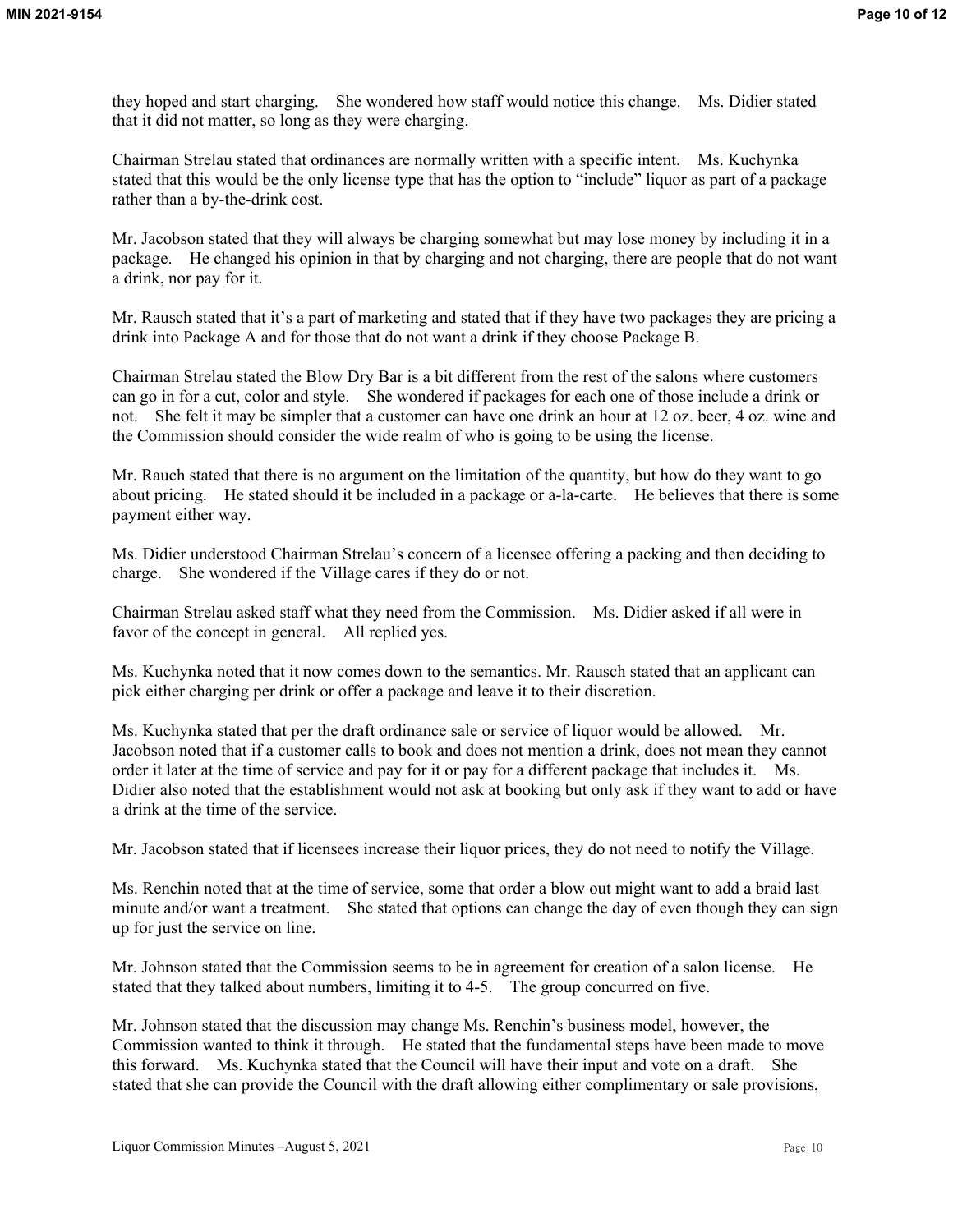give them the minutes and they can discuss additional provisions at the first reading. She stated that she would revise the ordinance to include limits. Mr. Meta noted to also add one drink per hour.

Ms. Kuchynka stated that 1, 12-oz. beer or 1, 6-oz. service of wine, per hour and limit the total amount to three drinks, per day, per person would be added to the draft. She asked if all were in agreement.

Chairman Strelau asked the Commission if they were in agreement to charge or no charge. Mr. Rauch stated that it should be left to the business owner. He felt that leaving it open they would have options. Mr. Jacobson stated that they should run the business as they want. Ms. Kuchynka stated that if the business model does change after they appear before the Commission, they can simply inform the Village of the change. Mr. Rauch stated that as the amount of drinks are limited, it is not going to become a profit center for the salons. He noted it may be a break even or a way to get someone in the door.

Chairman Strelau asked staff if they would need a motion. Ms. Kuchynka replied yes. Ms. Didier stated that a motion to recommend that the ordinance, as amended, be presented to the Village Council for consideration.

# **MR. RAUCH MOVED TO RECOMMENDED THAT THE VILLAGE COUNCIL MOVE FORWARD WITH THE CRAFTING OF A SALON LIQUOR LICENSE. MR. JACOBSON SECONDED.**

#### **VOTE:**

**Aye:** Mr. Rausch, Mr. Jacobson, Mr. Johnson, Mr. Meta, Mr. Shah, Chairman Strelau **Nay:** None **Abstain**: None

# **MOTION CARRIED: 6:0:0**

Ms. Renchin and Attorney Carroll thanked the Commission. Chairman Strelau wished them luck.

#### **VI. OLD BUSINESS**

Chairman Strelau asked if there was any discussion, update from staff or comments from the Commission regarding any old business.

Ms. Kuchynka referred to the month end reports of June and July. She stated that activities have picked up. She stated that she has had a few applications on file and planned on holding a September  $2<sup>nd</sup>$ meeting.

Ms. Kuchynka stated that the Police Department reinstated controlled buys. She stated that all 32 tested passed.

Ms. Kuchynka stated that licensees have advised that business is increasing, however, many are facing difficulty finding staff.

Chairman Strelau noticed that the outdoor seating has been stretched out and seems to be popular. She asked if the Village will consider outdoor amendments in the future. Ms. Kuchynka replied that she believed so.